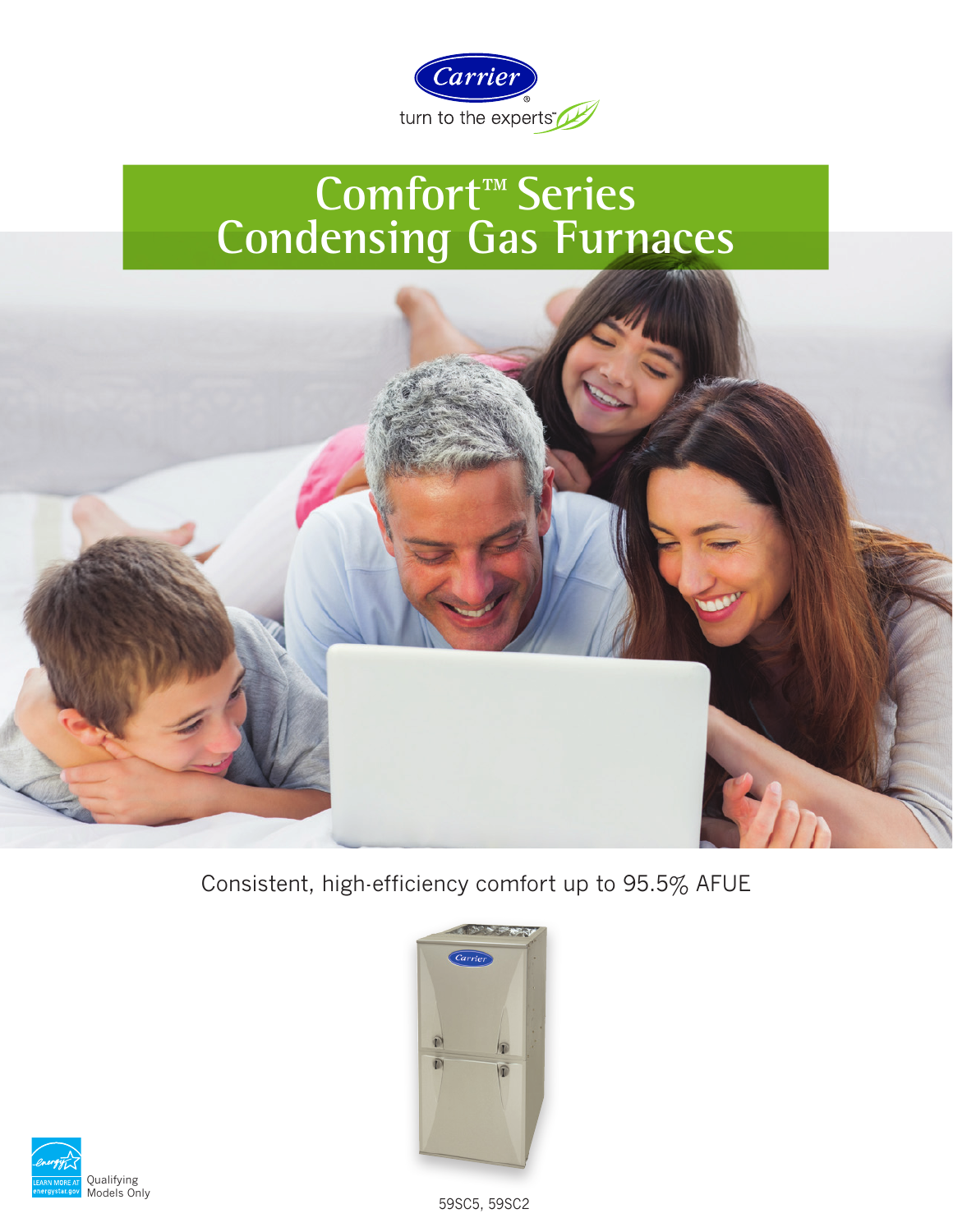## **What You Can Expect From Carrier**

Innovation, efficiency, quality: Our Carrier® Comfort™ Series condensing gas furnaces include efficiency-optimizing components and built-in reliability to offer some of the best values in home heating. Comfort Series furnaces offer the Carrier quality, environmental stewardship and lasting durability that have endured for more than a century. And, to ensure maximum year-round efficiency with both gas and electric heating capabilities, your dealer can include a new Carrier heat pump and compatible Carrier thermostat to create a HYBRID HEAT® dual fuel system.



#### **Efficiency**

AFUE (Annual Fuel Utilization Efficiency) ratings are like your car's MPG – the higher the number, the greater the potential for savings. Comfort™ Series condensing gas furnaces offer a range of efficiencies that reach as high as 95.5% AFUE and the potential for measureable savings on gas heating costs.



#### **Durability**

Our PowerHeat™ hot surface ignition is one of the most robust and durable ignition systems available. It eliminates the need for a pilot light, reducing gas usage and promoting worry-free operation.



#### **HYBRID HEAT® System**

Combining a Comfort™ Series condensing gas furnace, a Carrier® heat pump and a compatible Carrier thermostat, a Carrier HYBRID HEAT® system automatically switches between electric and gas heating to optimize the efficiency of each fuel source. It's the ultimate defense against unpredictable utility costs.



#### **Limited Warranty**

To the original owner, the Comfort™ 95 condensing gas furnace is covered by a 10-year parts and lifetime heat exchanger limited warranty and the Comfort 92 condensing gas furnace is covered by a 10-year parts and 20-year heat exchanger limited warranty upon timely registration. The limited warranty period is five years for parts and 20 years for the heat exchanger if not registered within 90 days of installation. Jurisdictions where warranty benefits cannot be conditioned on registration will receive the registered limited warranty period. See warranty certificate at carrier.com for complete details and restrictions.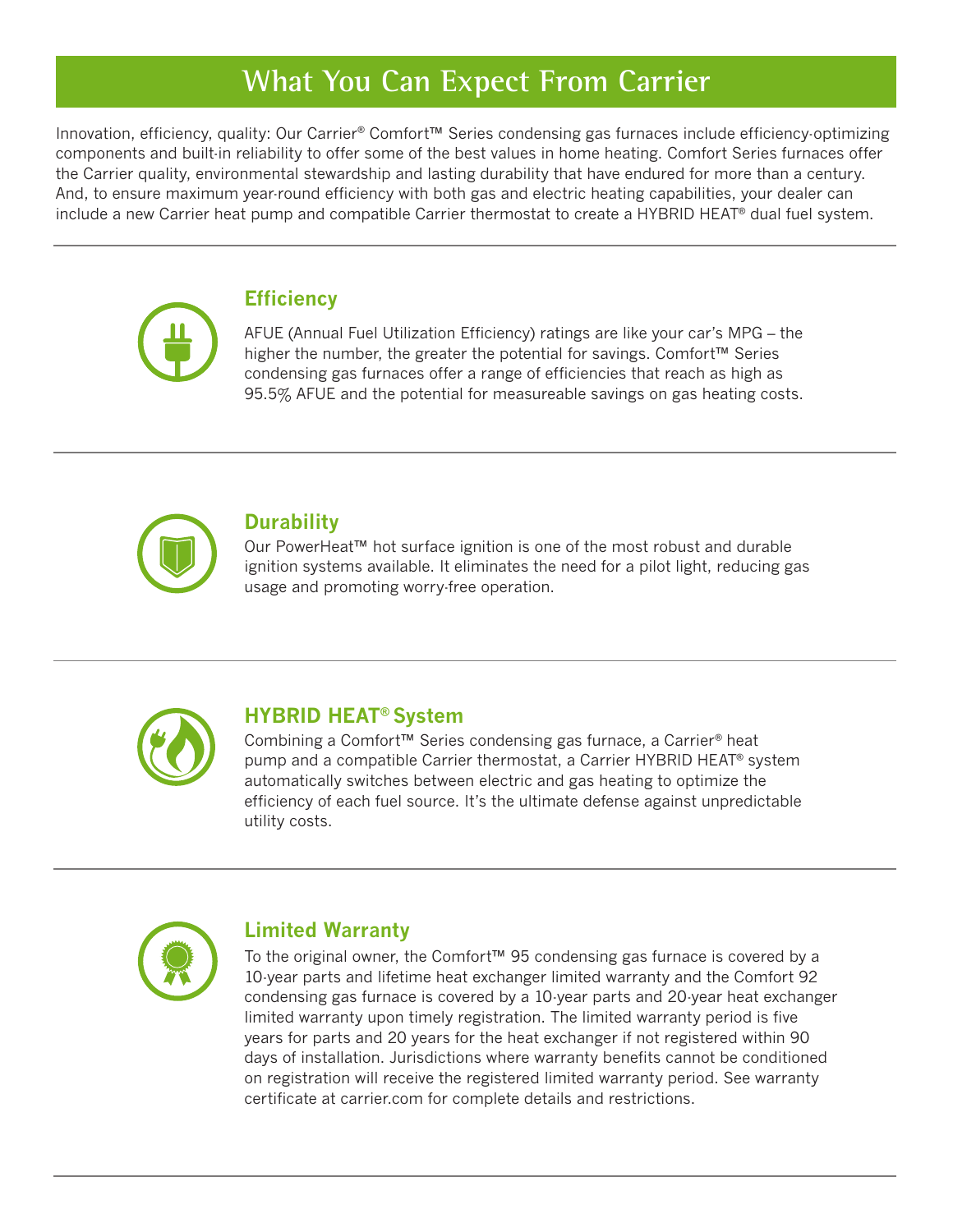## **A Range of Comfort**

Carrier delivers gas furnaces with a range of features and functionality. Check out this side-by-side comparison to see how our durable and efficient Comfort™ Series units measure up against our Infinity® and Performance™ models.

|                            | Infinity® Series                                     | Performance <sup>™</sup> Series                      | Comfort <sup>™</sup> Series                                                           |
|----------------------------|------------------------------------------------------|------------------------------------------------------|---------------------------------------------------------------------------------------|
| <b>Performance</b>         | Variable-speed ECM motor                             | Variable-speed ECM-PWM,<br>Multi-speed ECM motors    | <b>PSC</b> motor                                                                      |
| <b>Media Cabinet</b>       | Included                                             | Included with 59TP5,<br>59SP5 models only            | <b>Optional accessory</b><br>ordered separately                                       |
| <b>Efficiency</b>          | Up to 98.5% AFUE                                     | Up to 96.7% AFUE                                     | Up to 95.5% AFUE                                                                      |
| <b>Durability</b>          | Fully insulated, 20-gauge<br>steel cabinet and doors | Fully insulated, 20-gauge<br>steel cabinet and doors | <b>Fully insulated, 20-gauge</b><br>steel cabinet and doors                           |
| Controls                   | Infinity <sup>®</sup> Touch Control                  | Côr™ Wi-Fi® Thermostat                               | <b>Carrier<sup>®</sup> Wi-Fi<sup>®</sup> Thermostat</b>                               |
| <b>Limited</b><br>Warranty | 10-year parts $*$<br>Lifetime heat exchanger**       | 10-year parts*<br>Lifetime heat exchanger**          | 10-year parts*<br>Lifetime heat exchanger (59SC5)**<br>20-year heat exchanger (59SC2) |

\* Upon timely registration. The warranty period is five years if not registered within 90 days of installation. Wi-Fi ® is a registered trademark of the Wi-Fi Alliance Corporation. \*\* Upon timely registration. The warranty period is 20 years if not registered within 90 days of installation.



### **The Carrier® Difference**

If you could look under the hood of a Carrier® Comfort™ Series condensing gas furnace, you'd see what drives the performance: a serious commitment to quality. To squeeze as much of the heating efficiency from the gas you use as possible, Comfort Series condensing gas furnaces include two heat exchangers. The primary heat exchanger does most of the work while a secondary heat exchanger squeezes additional heating energy to optimize savings and comfort.

When combined with a compatible Carrier thermostat, ComfortFan™ technology allows fan-speed choices in "constant on" mode. And, the PowerHeat™ hot surface ignition brings reliability and durability for years of comfort you can depend on and reduced gas usage due to eliminating the pilot light.

**Comfort™ 95 Gas Furnace shown**

#### **Visit carrier.com for model comparisons and product specifications.**

Explore the full line of Carrier® condensing gas furnaces and other system components to find the ideal fit for your home. 59SC5, 59SC2